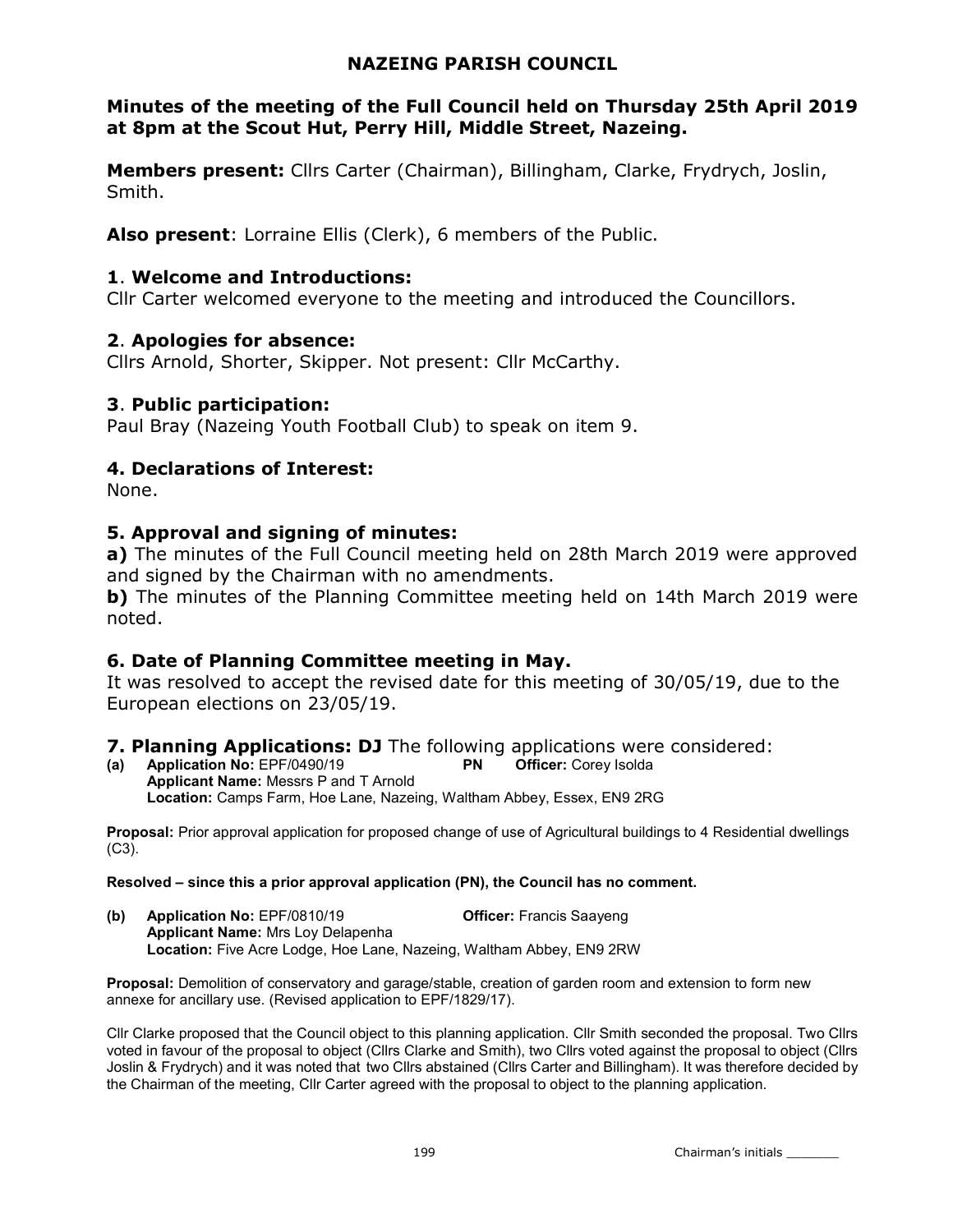Resolved – object to the application as

- i) the property is in the Green belt,
- ii) the extension is not in proportion to the existing property,
- iiI) part of the development is in the conservation area.

If permission is granted, the Council would request that it should be subject to the following conditions:

i) The annexe cannot be occupied as a separate dwelling and

ii) The annexe to remain as an annexe to the house and not sold as a separate dwelling.

In the event that the application is referred to Committee, the Council would wish to attend the meeting and make representations.

This is provided for information only, EFDC do not normally accept comments on this application.

(c) Application No: EPF/0759/19 DRC Officer: Natalie Price Applicant Name: Mr Perry Gamby Location: Chime Garden Centre, Old Nazeing Road, Nazeing, Waltham Abbey, EN10 6RJ

Proposal: Application for Approval of Details Reserved by Condition 17 ;"Construction Method Statement" for EPF/1351/18/ (Demolition of site buildings & redevelopment to provide x33 no. new homes).

Resolved – no comment.

**8. Planning Appeal:** The following planning appeal was considered: Application No: EPF/2128/18 Officer: Natalie Price Applicant Name: Mr Paul Cooper Site Address: 1 Langridge Cottages Paynes Lane, Nazeing, Waltham Abbey, Essex, EN9 2EZ Proposal: Barn/storage unit. **Reason for Appeal:** Against a Refusal **Appeal Type:** Written Representations

Cllr Frydrych proposed that if the building is used for its proposed use of barn/storage, then the Council would have no objection. Cllr Joslin seconded the proposal. All Cllrs voted in favour of the proposal.

Resolved – if the building is used for its proposed use of barn/storage, then the Council has no objection to the application. If the building is not to be used for the proposed use of barn/storage, the Council opposes the Appeal.

### 9. Nazeing Youth Football Club. Paul Bray (Nazeing Youth Football Club)

The Nazeing Youth Football Club require assistance in three areas:

i) The lack of toilets for the children and the opposition team is proving an issue.

ii) Some help providing storage for two new goal posts and the line marking machine. iii) There may be an opportunity to improve the football pitch quality, with assistance from Essex County Football Association.

Paul Bray explained that the club is growing and does need some help in certain areas.

Cllr Billingham proposed that firstly, there should be an agreement in place between the Nazeing Youth Football Club and the Parish Council.

Cllr Clarke asked Paul Bray to cover some details of the Football Club, as not all the current Cllrs are familiar with the organisation. Paul says this is his fourth year with the club, there was only one team but now the club has grown and has four teams. Boys from around the area, rather than from Nazeing, have joined the club, as he wants to get children playing football. There are also children coming from the primary school.

Cllr Frydrych says that he has a container that could be used for storage by the club.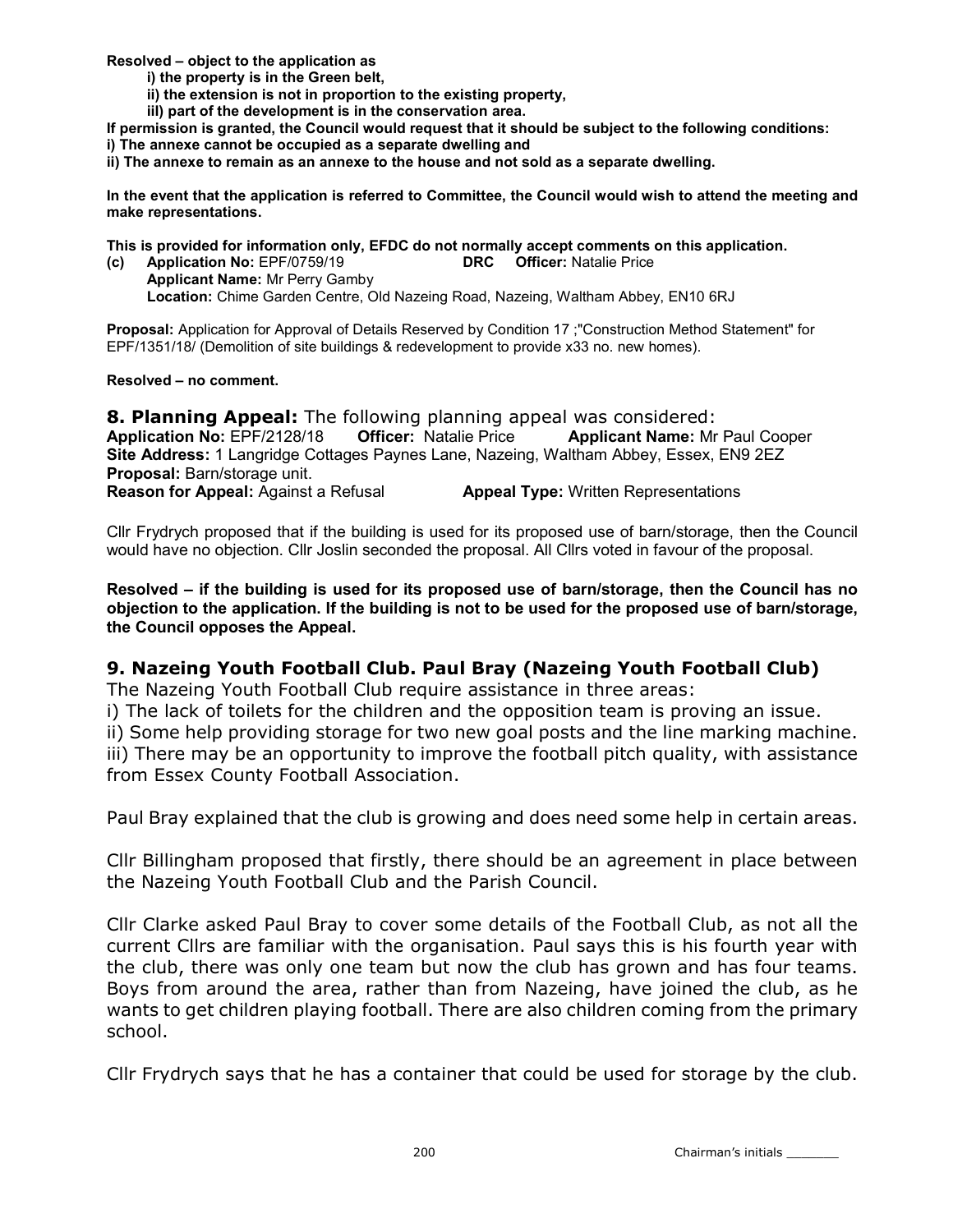Cllr Joslin believes the Council has an undertaking to provide facilities for the football club and if Cllr Frydrych is proposing to offer a container, then the Council should be providing storage. Cllr Clarke pointed out that planning permission could be required for the siting of a container facility at Bumbles Green, and that the proposal should be formally voted on at some point, as it should not be assumed that the Council is unanimously in favour of this as a storage solution.

Paul Bray has provided quotes for toilet hire. One of the quotes involves the Council entering into an agreement with the company, in order for the Football Club to secure a sponsorship deal. The Council has advised Paul Bray that there is a currently an Enforcement Notice against this company and that the company has Appealed against the Enforcement Notice.

It was proposed to introduce an agreement between the Council and the Nazeing Youth Football Club. All Cllrs voted in favour of the proposal. It was resolved to introduce a formal agreement between the Council and the Nazeing Youth Football Club. To contact Essex Association of Local Councils to determine if there is a template agreement available that would be suitable. Cllr Joslin will then use this as a basis to draft an agreement for the Council. Action Cllr Joslin.

To contact EFDC to ascertain if planning permission is required for the container for storage for the football club, for an initial period of one year. A resident, Dawn Warwick, has provided application forms for various other sources of funding, including the Nazeing Parish Council Grant application form and these were given to Paul Bray.

It was resolved to discuss points i) and iii) at the June meeting, due to time constraints.

It was agreed to discuss item 13, at this point, minutes recorded below.

#### 13. Defibrillator at Telephone Box at Nazeing Triangle. DJ

The Council, in principle, will adopt the telephone box subject to further investigation.

After a brief update on progress, which had involved contacting other councils with a defibrillator, Cllr Joslin asked whether any residents at the Triangle would consider joining the Council to assist with the responsibilities that would be required for adopting the telephone box. The resident replied that this was not possible.

The resident advised that as progress on this request has been slow, she has spoken to District Cllr Bassett who has offered to adopt the telephone box, via the Nazeing Action Group. Therefore, the residents group involved in this initiative no longer require the Council's assistance.

#### 10. Financial Matters:

a) It was resolved to authorise:

i) Payments totalling £4,373.69.

ii) Transfer of £2,000 between bank accounts.

The Financial Summary for April 2019 was approved and signed by the Chairman. It was noted Cllrs Joslin & Carter will set up & approve direct credits this month. Action Cllrs Joslin & Carter.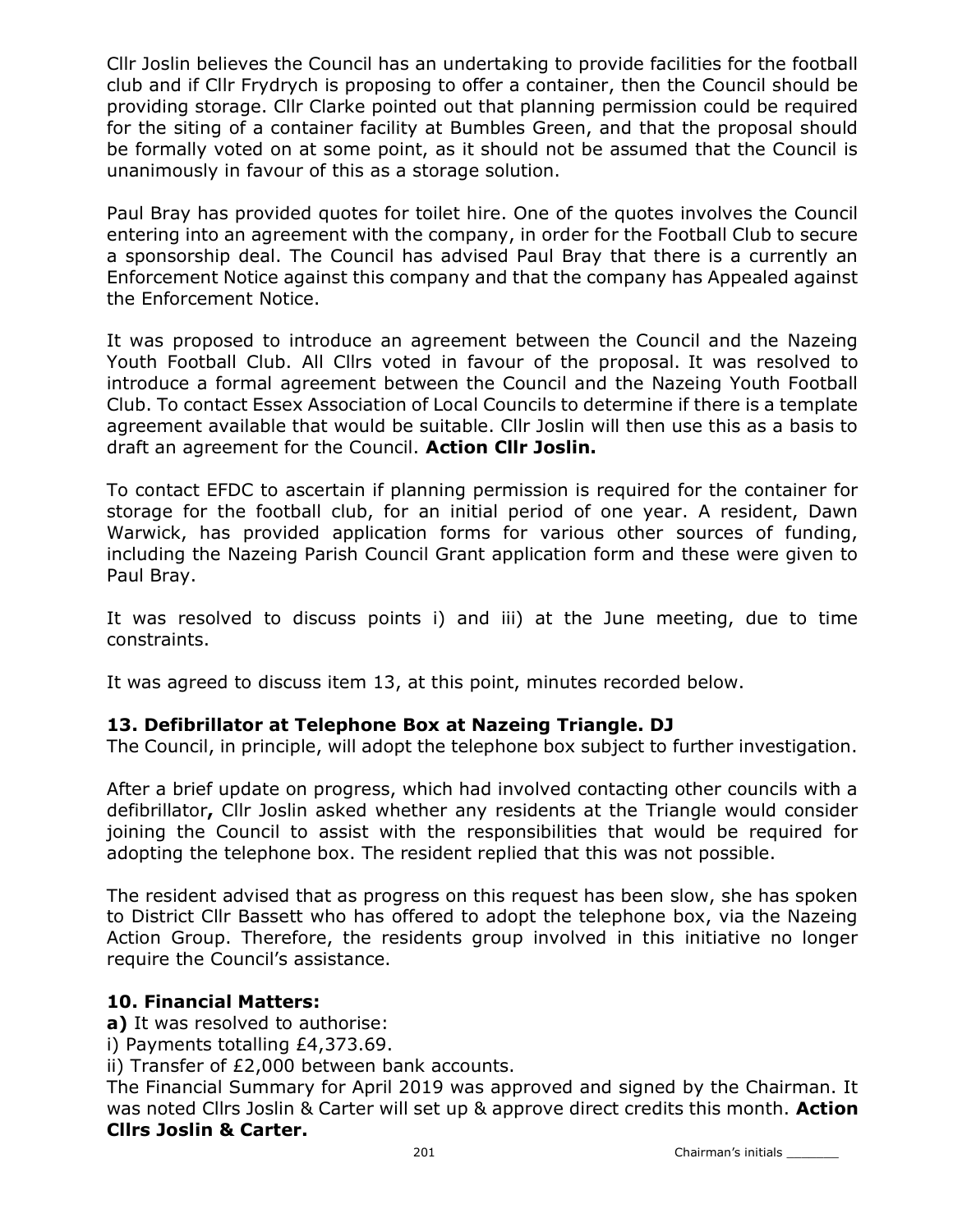**b)** To note Direct Debit set up for ICO Data Protection registration.

c) To note that details have been received from the National Joint Council for Local Government Services regarding pay scales for 2019/2020 for the Clerk, to be implemented from 01/04/19. Details have been forwarded to Cllrs.

d) The fourth quarterly budget report for 2019/20 was noted, no questions raised.

It was noted that Cllr Frydrych departed from the Council meeting at this point.

e) It was resolved to approve the level of reserves (General and Earmarked Funds) and they will be carried forward to the next financial year.

f) It was resolved to sign a 36 month contract from E-on for electricity supply for street lighting, with unit rate of 13.740pence/kWh.

g) It was resolved to renew insurance with Zurich on a 3 year Long Term Agreement for Council Insurance for £2,872.38, as they offer a reduced premium in return for commitment to stay with them.

# 11. Risk Assessment

Risk Assessment report, overall summary and action plans circulated before the meeting. It was resolved to approve the Risk Assessment report, overall summary and action plans.

# 12. Connecting with the Community.

a) History of the former Total site. Cllr Clarke advised that Cllr Shorter had some comments and that people still needed to meet to finalise the document. It could then be reviewed at a future Council meeting.

**b)** Parish Council information booklet. Cllr Clarke invited Dawn Warwick (from the working group) to speak. Dawn Warwick has produced a draft of the document, which was circulated at the meeting. This was well received. To be circulated electronically to Cllrs for comments. In addition, a request for Cllr biography information will also need to be included and a request will be forwarded to Cllrs. Action All Cllrs / Clerk c) After Cllr Clarke explained the different options, it was resolved to purchase two green noticeboards from Boldens Signs at a cost of £1310+VAT for the Parade, one to be for Council notices and the other for community notices. The cost includes installation and to paint the posts green, to match the map notice at the other end of the Parade.

Additionally, the working group have plans to carry out an assessment of all noticeboards in the Parish, with a view to deciding whether any are in need of refurbishment / disposal / replacement. Cllrs Clarke & Billingham and Dawn Warwick will liaise with the Clerk about this. Action Cllrs Billingham & Clarke / Clerk

# 14. Amenity Matters:

a) London Stansted Airport would like to present Councils in the area with tree saplings as a gift to celebrate Biodiversity Week. Tree samplings are available and help can provided regarding planting.

Cllr Clarke has offered to contact EFDC to see if they will consider Palmers Grove / Hoe Lane for the trees, as trees were removed along one side of the Play Area. If they do want the trees, then can ascertain if help is required with planting. Action Cllr Clarke.

b) To note that RoSPA Play Safety Team will be conducting the annual inspection of the three play areas in May.